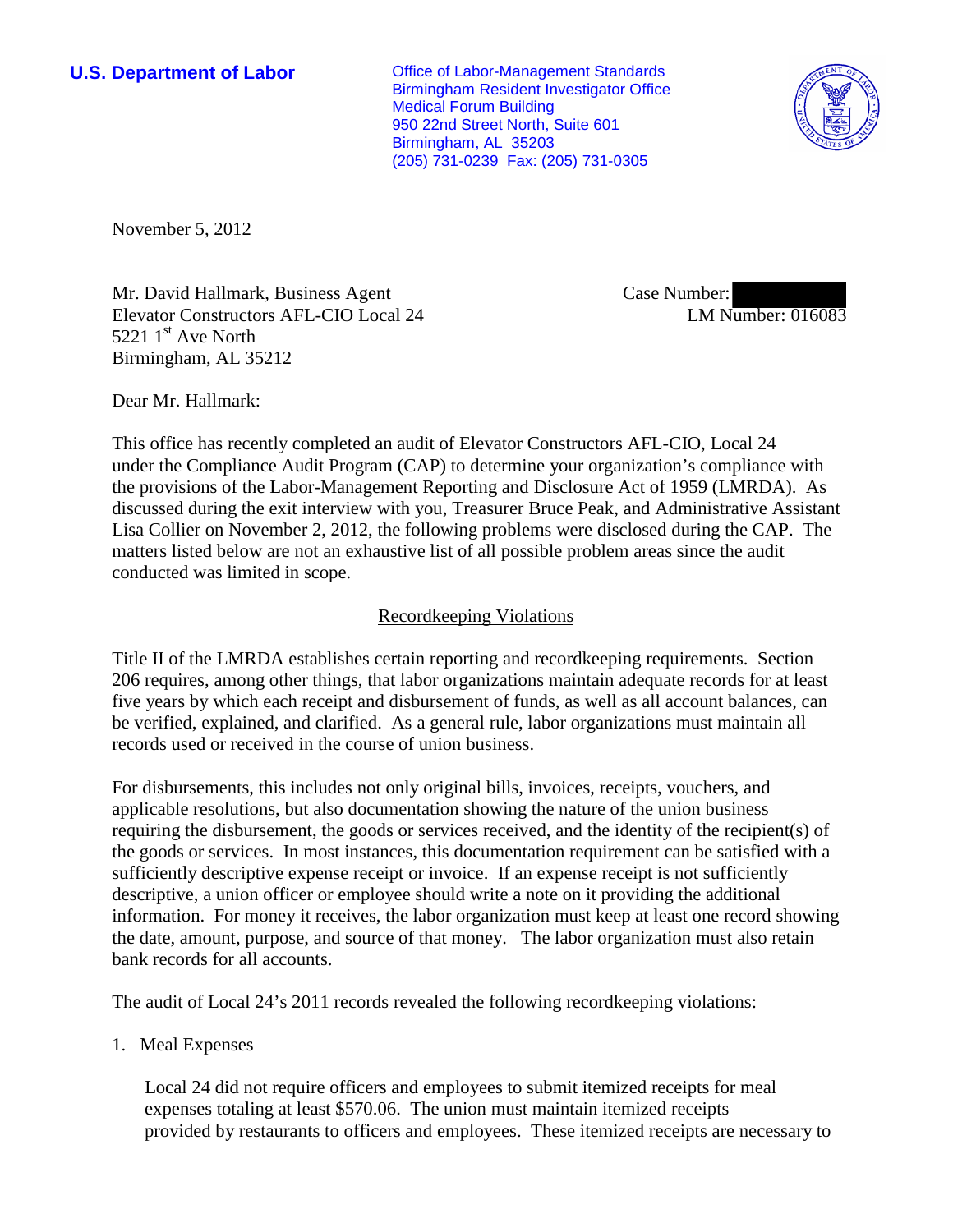determine if such disbursements are for union business purposes and to sufficiently fulfill the recordkeeping requirement of LMRDA Section 206.

 Local 24's records of meal expenses did not always include written explanations of union business conducted or the names and titles of the persons incurring the restaurant charges. For example, a meal at O'Charleys Restaurant in the amount of \$90.00 on March 8, 2011 did not have the nature of union business discussed or names of attendees listed and a meal at Cracker Barrel Restaurant in the amount of \$228.25 on July 28, 2011 did not have the nature of union business discussed or names of attendees listed. Union records of meal expenses must include written explanations of the union business conducted and the full names and titles of all persons who incurred the restaurant charges. Also, the records retained must identify the names of the restaurants where the officers or employees incurred meal expenses.

### 2. General Disbursements

 Local 24 did not retain adequate documentation for disbursements totaling at least \$200.00. For example, the union did maintain an invoice, bill, or receipt for the rental of a picnic pavilion at Lake Guntersville, AL on September 9, 2011 in the amount of \$200.00.

 As noted above, labor organizations must retain original receipts, bills, and vouchers for all disbursements. The president and treasurer (or corresponding principal officers) of your union, who are required to sign your union's LM report, are responsible for properly maintaining union records.

3. Information not Recorded in Meeting Minutes

 During the audit Business Agent David Hallmark advised OLMS that the membership authorized the purchase of flowers for union members who had suffered an injury or death in the family in the amount of \$372.90 from Artistic Concepts during the January, June, and July 2011 period. Article XII, Section IV of the by laws require all gifts or donations to be approved by the membership. The minutes of the meetings do not contain any reference to this issue. Minutes of all membership or executive board meetings must report any disbursement authorizations made at those meetings.

### 4. Voided Checks

 Local 24 did not retain three voided checks. Voided checks are required to be maintained to provide in sufficient detail the necessary information to explain or clarify the information provided in the union records.

Based on your assurance that Local 24 will retain adequate documentation in the future, OLMS will take no further enforcement action at this time regarding the above violations.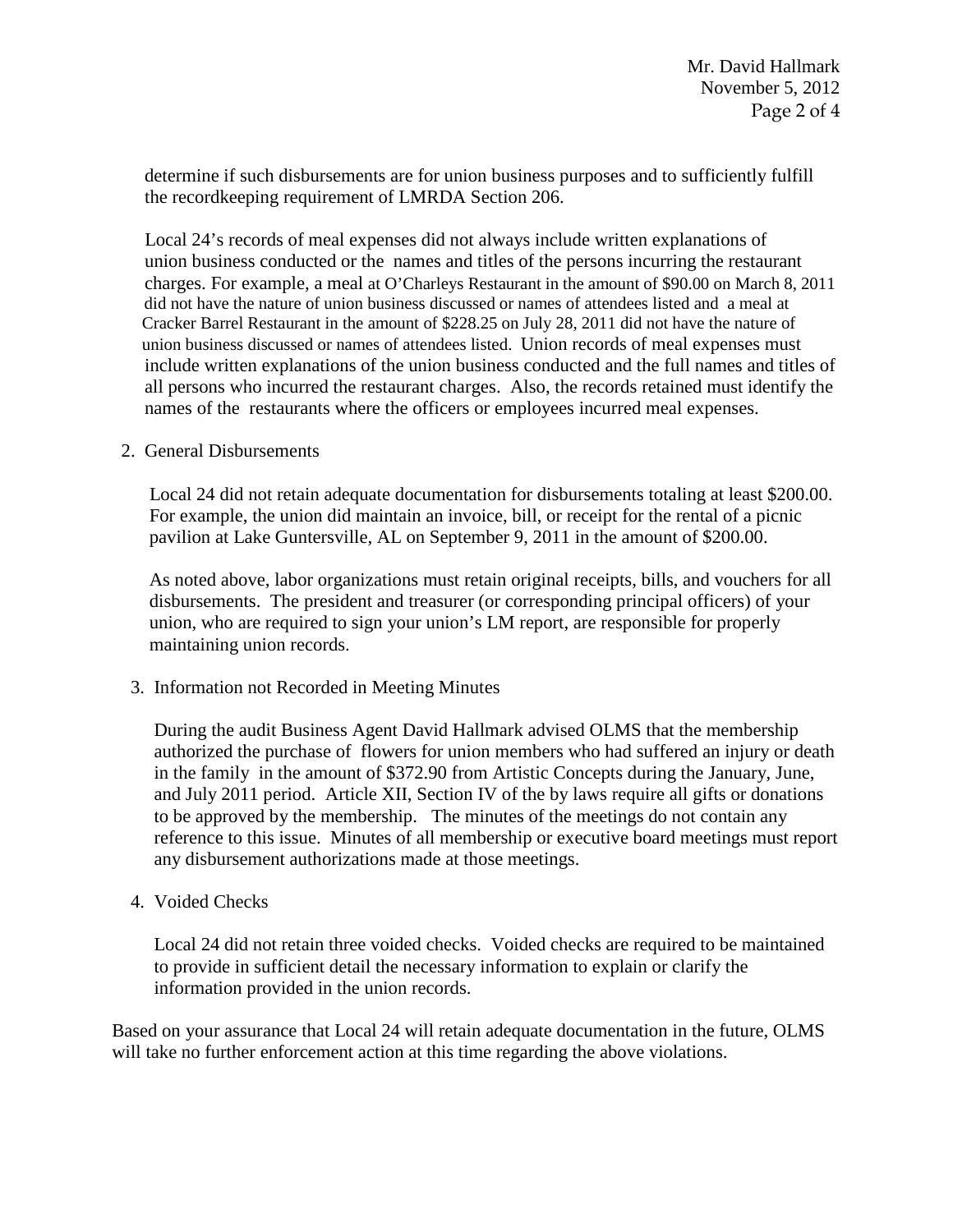Mr. David Hallmark November 5, 2012 Page 3 of 4

# Reporting Violations

The audit disclosed a violation of LMRDA Section 201(b), which requires labor organizations to file annual financial reports accurately disclosing their financial condition and operations. The Labor Organization Annual Report (Form LM-2) filed by Local 24 for fiscal year ending December 31, 2011, was deficient in the following areas:

1. Interest Income Reported as Dividends

 Local 24 improperly included their interest income as dividends and reported their interest on the LM-2 for FYE 12-31-2011 as a dividend on Line 41 (Dividends). The instructions for the LM-2 state that Interest Income shall be entered on Line 40 (Interest) of the LM-2.

2. Failure to File By Laws

The audit disclosed a violation of LMRDA Section 201(a), which requires that a union submit a copy of its revised constitution and bylaws with its LM report when it makes changes to its constitution or bylaws. Local 24 amended its By Laws in 2000 but did not file a copy with its LM report for that year or any year since.

Local 24 has now filed a copy of its constitution and bylaws.

I am not requiring that Local 24 file an amended LM report for 2011 to correct the deficient items, but Local 24 has agreed to properly report the deficient items on all future reports it files with OLMS.

#### **Other Violation**

The audit disclosed the following other violation:

Inadequate Bonding

The audit revealed a violation of LMRDA Section 502 (Bonding), which requires that union officers and employees be bonded for no less than 10 percent of the total funds those individuals or their predecessors handled during the preceding fiscal year.

The audit revealed that Local 24's officers and employees were not bonded for the minimum amount required at the time of the audit. However, Local 24 obtained adequate bonding coverage and provided evidence of this to OLMS during the audit. As a result, OLMS will take no further enforcement action regarding this issue.